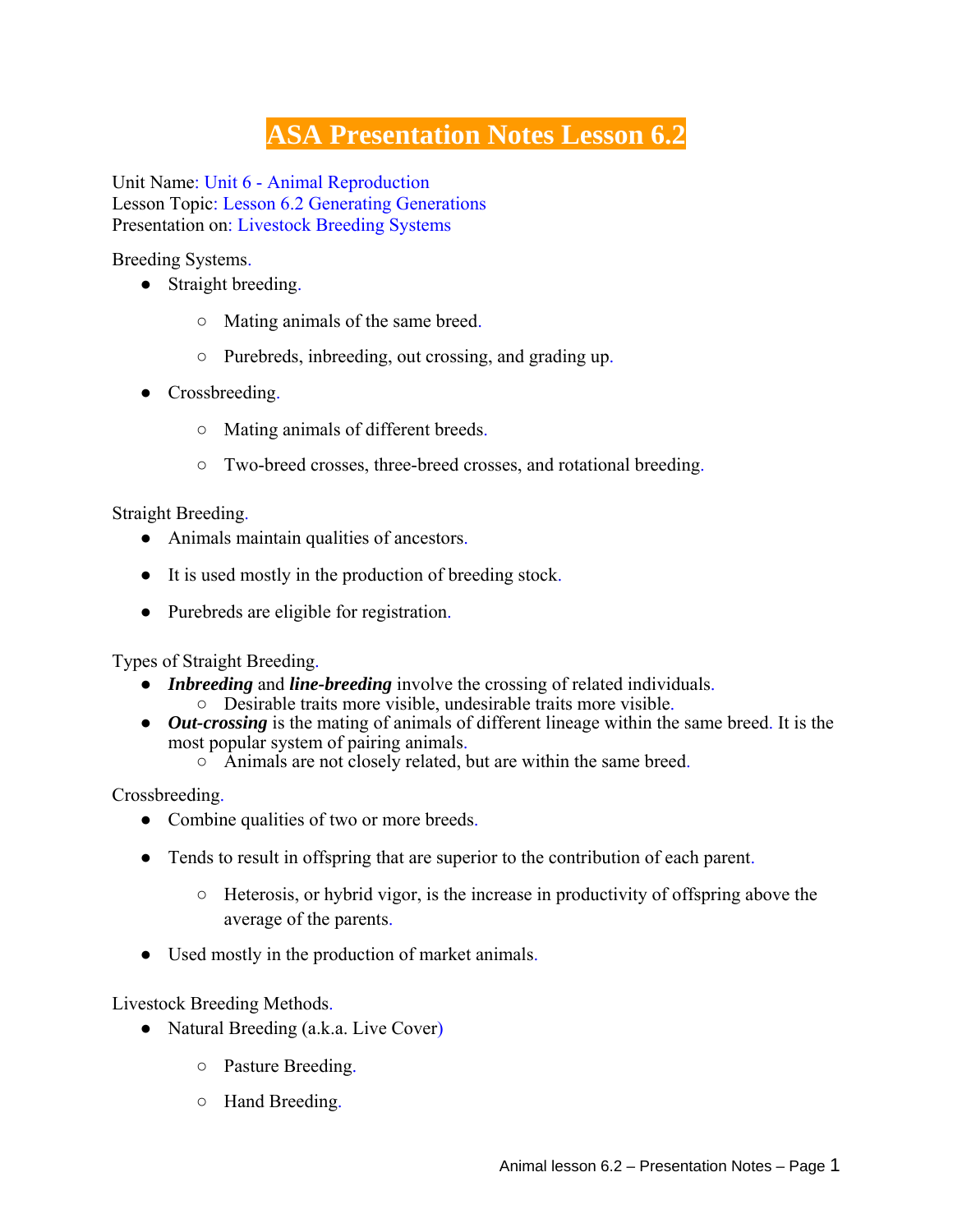- Artificial Insemination.
- Embryo Transfer.
- Cloning.

Natural Breeding.

- Two methods:
	- **Pasture breeding –** Females are kept in pasture with the male. The male physically mounts female and deposits semen on his own.
	- **Hand breeding –** Females are kept separately from males. The males are brought to females in heat and allowed to mount by the breeder. The breeder controls both animals at all times.

Artificial Insemination (A. I.)

- **Advantages.**
	- Use superior male genetics.
	- Faster genetic improvement.
	- Frozen semen may be stored and transported around the world.
	- $\circ$  Can be less expensive no need to own a sire.
	- Safety aggressive males.

## ● **Disadvantages.**

- Labor intensive have to monitor heat cycles of females carefully.
- Requires training.
- Decreases genetic diversity.
- Conception rates.

## Embryo Transfer.

- Advantages.
	- Takes advantage of superior female and male genetics.
	- Females can have more offspring per year.
- Disadvantages.
	- Requires skill vet may be required.
	- Expensive and may only yield a few viable embryos.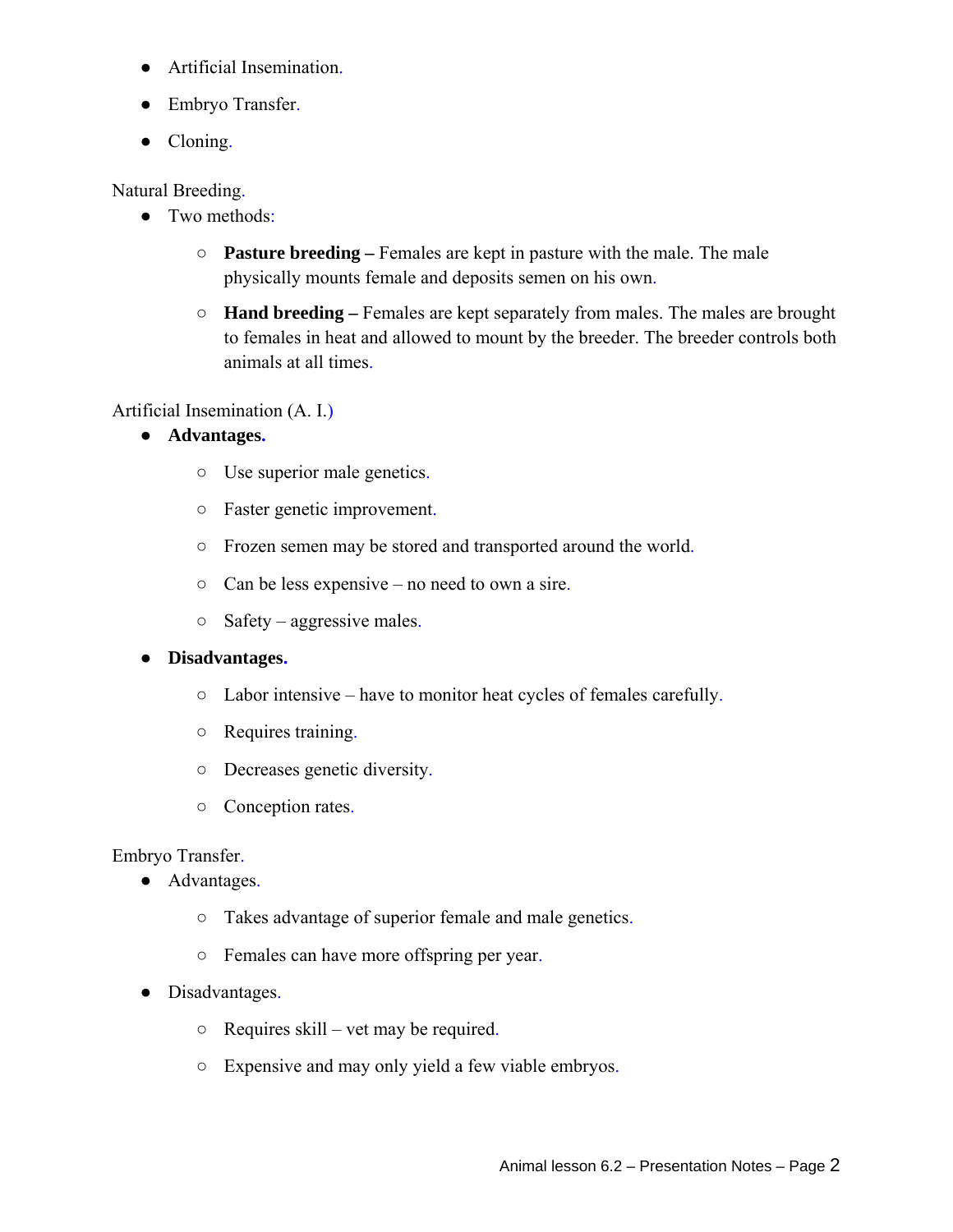Cloning.

- First vertebrate cloned Dolly the sheep 1996.
- Cattle successfully cloned in 1998.
- May be done using cells that haven't yet specialized or adult cells.
- Very costly process.
- Many potential benefits.

Estrus (Heat) Detection.

- Done prior to artificial insemination to ensure semen is delivered at the right time.
- Methods vary by species.
	- Visual observation.
	- Teaser (i.e., sterilized or intact male)
	- Heat mount detectors.
	- Computer chip based systems.

Estrus Synchronization.

- The use of synthetic hormones to make a group of females come into heat at the same time.
- Benefits.
	- Large number of calves in the same time frame.
	- Essential for successful embryo transfer programs.

Semen Collection and Freezing.

- Collection methods.
	- Artificial vagina.
	- Electroejaculator.
- Fresh semen only usable for 1-2 days, more practical in most cases to freeze it using liquid nitrogen.
- Semen tanks kept at -112 degrees.

Semen Handling.

- Semen must be kept free of:
	- Chemical threats.
- Cleaners, disinfectants, spermicidal lubricants.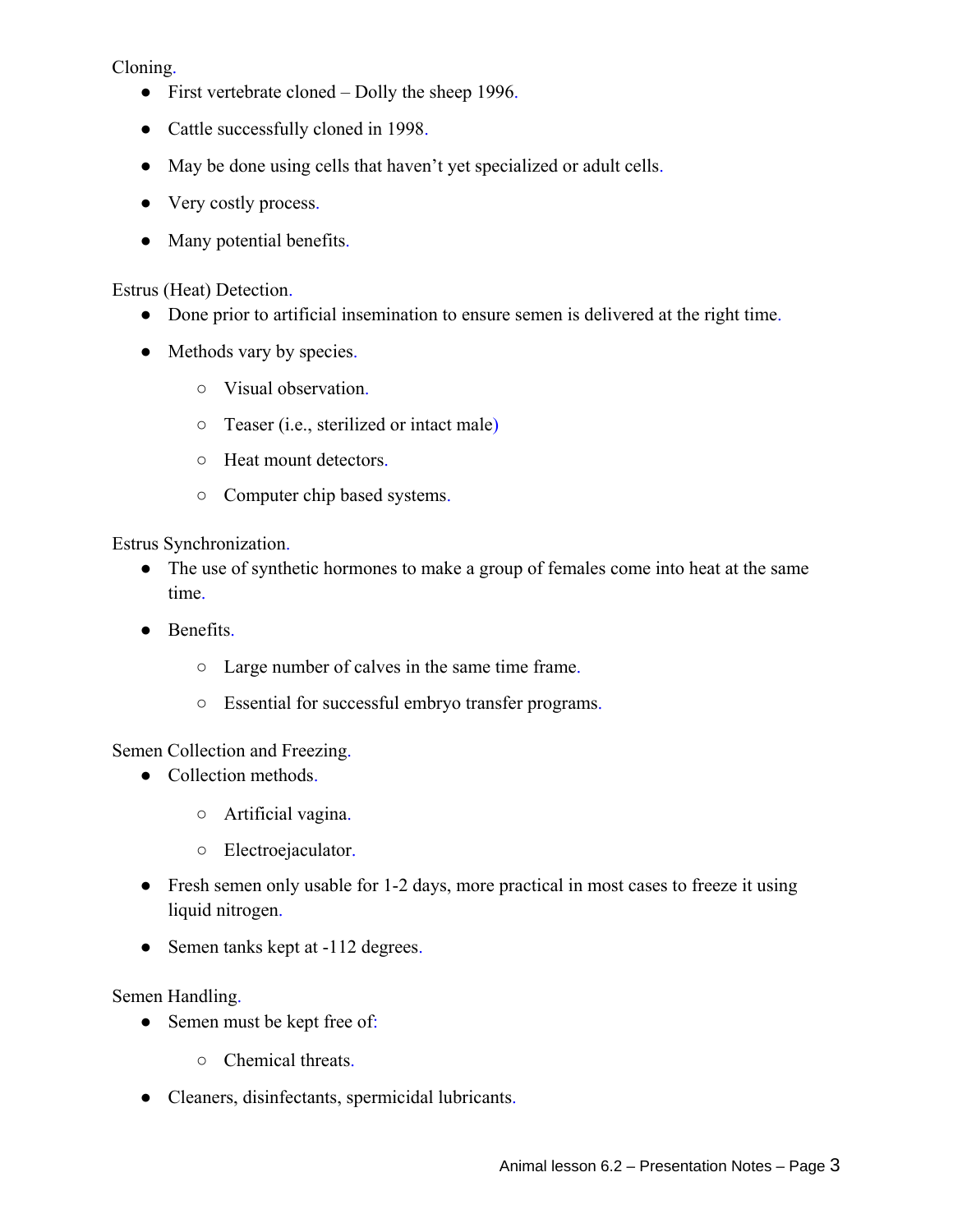- Thermal threats.
- Temperature can't be increased above body temperature of animal.
- Temperature can't be lowered quickly.

Semen Freezing and Thawing.

- Thawing.
	- Done in warm (i.e., 90-95 degree) water for a minimum of 40 seconds.
	- Must be kept warm until use.

Semen Evaluation.

- Evaluated to determine potential fertility of a sample.
- Based on:
	- Sperm concentration.
	- Sperm motility.
	- Sperm morphology.

**ASA Reflection Page**

List 5 key points that are important to remember from this presentation.

1.

- 2.
- 
- 3.
- 
- 4.

5.

List 3 ideas or concepts that this new information has in common with previous things learned.

1.

- 2.
- 
- 3.